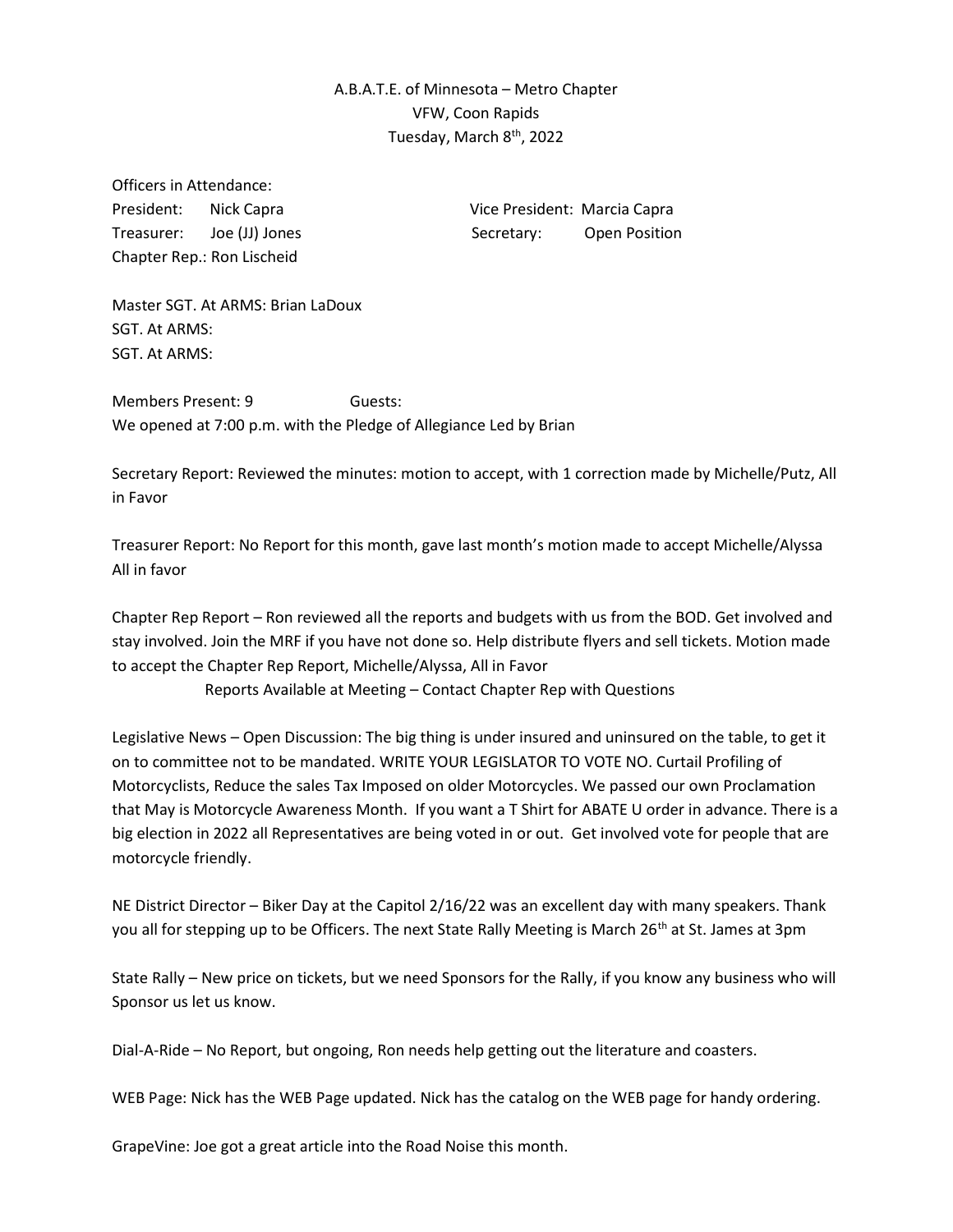Products, Memberships and Retention: No sales or calls

Social Media-Email - Doc.: Facebook / 1,050 Page Likes, 1,099 Followers, Metro Group Page has 575 **Members** 

Events/ Announcements: Second Brigade MC Chili Feed March 5<sup>th</sup>. Route 47 Breakfast Fundraiser is March 13th. Rolling Prairie Annual Chili Feed, Saint James MN March 26<sup>th</sup> Donnie Smith Bike Show, March 26<sup>th</sup> & 27<sup>th</sup>. Northeast A.B.A.T.E Bunwarmer March 26<sup>th</sup>. Heartland S.T.E.A.M April 1<sup>st</sup>-2<sup>nd</sup> Operation Zero Suicides Veterans FR Event, April 2<sup>nd</sup> @ 6pm at Route 47 Accident Scene Management Training, April  $2^{nd}$  @ 8-4pm at HD Blaine Bond Slaves MC Spring Party, April 9<sup>th</sup> @ 6pm in Spring Lake Park Metro Chapter-ABATE Taco Night, April  $11<sup>th</sup>$  @ 4pm at Casa Rio in Anoka Los Valientes MC Spring Taco Feed, April 30<sup>th</sup> @ 3pm in Lexington MN Owatonna Bike Blessing, May  $1^{st}$  @ 10-Noon at Fair Grounds in Owatonna Buffalo Bike Blessing, May 15<sup>th</sup> @ 9:30am at Buffalo Free Church Freedom First Riders Bike Show May 21-22<sup>nd</sup> BBQ & Bullets [CMA], May 21<sup>st</sup> @ Noon at Hudson Rd. Gun & Archery Club Joey's Ride [ABATE FR], May 21<sup>st</sup> @ 9am at Newman's Bar in N. St. Paul Freedom First Riders Bike Show, May 21<sup>st</sup> & 22<sup>nd</sup> in Alexandria [CMA Booth Also] Bikers on the Beltway, May 16-17<sup>th</sup> in DC Maranatha Bike Blessing, June 5<sup>th</sup> @ 11:30am at Maranatha Church in Forest Lk.

Old Business: 1. Help Ron with flyers. 2. Full Calendar Update after Donnie Smith. 3. MetroMorial Day - Need to Lock in more Vendors & Bike Show Details. We have Assholes Garage, Sisters Bandannas and Fast Eddy so far. Pre-Sell tickets and put up flyers.

New Business:

Misc. Motions: 1] Michelle made a motion we do \$300.00 for Chapter Challenge for ABATE U Greg seconded, All in Favor 2] Michelle made a motion we accept the State Budget, Greg seconded, All in Favor

Nick suggested we have a committee to find more Vendors [Marcia, Alyssa and JJ] will work on this and "the whole is the sum of it's parts" idea Ron brought up [Ron, Marcia, Alyssa and JJ].

New Chapter Officer Elections: President – Nick Capra, Vice President – Marcia Capra, Treasurer – Joe [JJ] Jones, Secretary – Alyssa Schommer, Chapter Rep – Ron Lischeid, Sgt's at Arms – Brian [Benny] LaDoux and Greg Schommer